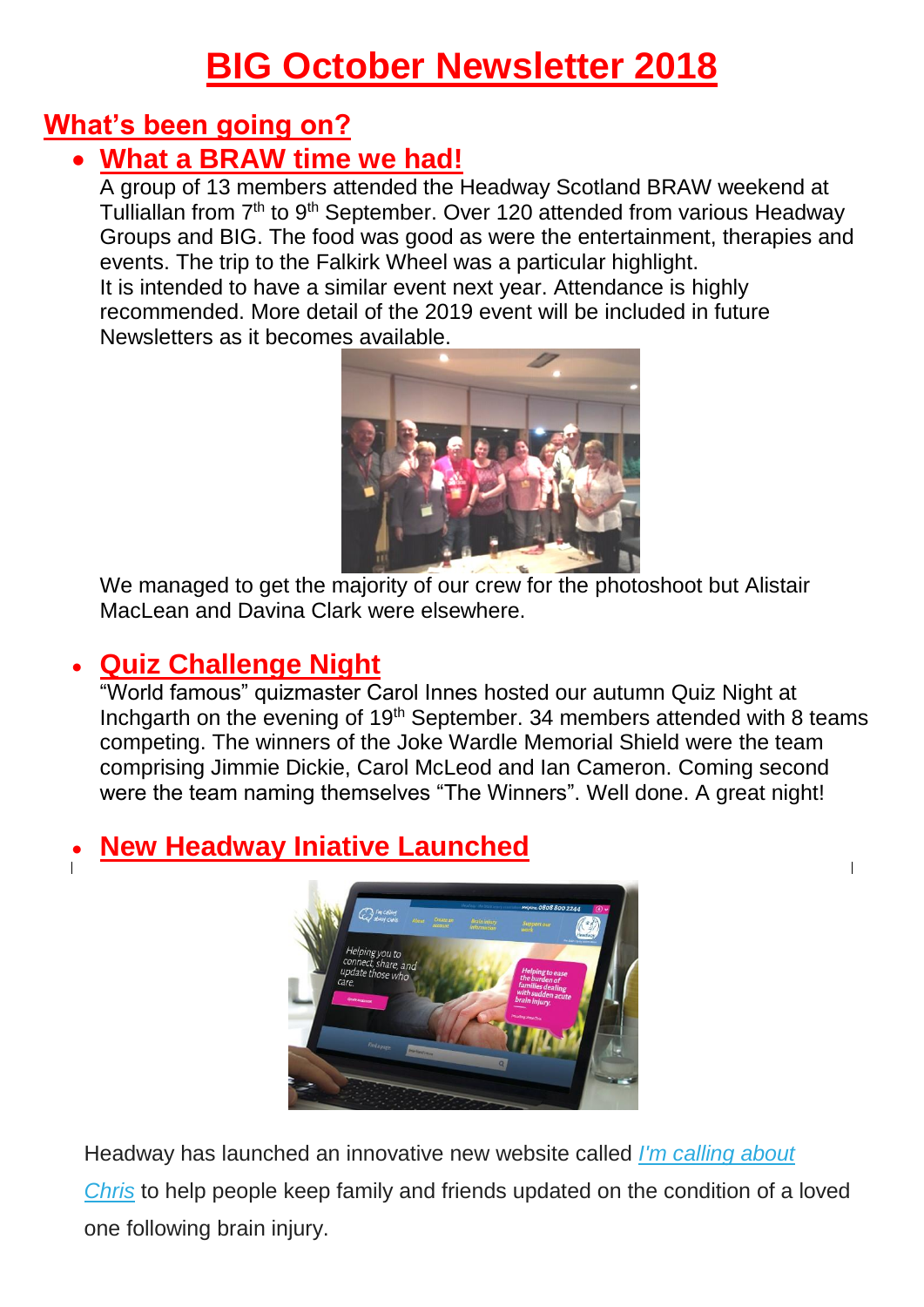*[I'm calling about Chris](https://headway.us1.list-manage.com/track/click?u=74c5bf259cd513c5e5c333fb8&id=53fe168374&e=a8c06cfd94)* is designed to make it easier to 'connect, share and update those who care' by providing regular updates without having to spend hours on the phone each night, exhausted after spending hours at the hospital bedside.

[Find out more on the Headway](https://headway.us1.list-manage.com/track/click?u=74c5bf259cd513c5e5c333fb8&id=4da3a70c71&e=a8c06cfd94) website, and don't forget to share with anyone who you think would benefit from this new website

#### **BIG Drop-Ins**

The next Drop In is Friday 5<sup>th</sup> October from 12 'til 3 and will be fortnightly thereafter throughout the winter. Art and Laughter Therapy will be incorporated at alternate Drop Ins. On 5<sup>th</sup> we will have our first Laughter Therapy session, so, come along, have a light lunch and a good laugh!!

**If you would like to attend but transport is a problem please contact Ian on 01224 733941 and we will try to help.**

#### **Bowling:**

**Aberdeen** bowling will continue to take place on the 1<sup>st</sup> Thursday of each month 7-9PM at Codona's at Aberdeen Beach. The next 2 months dates are  $4<sup>th</sup>$  October and 1<sup>st</sup> November. If you would like to take part just turn up or contact Ian on 01224 733941.

#### **Lady Carers Bar Supper**

For detail on the next Lady Carers Supper please contact Christine Lewis on 07974855134.

#### **Male Carers Meal**

The male carers group continue in their quest to eat their way around the world. They are having a Steak meal this month at Miller and Carter on Union Street on Friday 12<sup>th</sup> November at 7pm.

All male carers are invited and will be welcome. If you would like to come along get in touch with John Cushine on 07966 417375

## **Future Events**

#### **October 14th**

Our annual BBQ is at Lochter on Sunday 14th October at 12 noon. You can enjoy the lovely BBQ laid on and you can also if you wish try your hand at fishing. Everyone is welcome, but, we do need to advise Lochter of numbers by the 7th, so, if you would like to attend please contact Ian on 01224 733941 and also let him know if you would like to try fishing.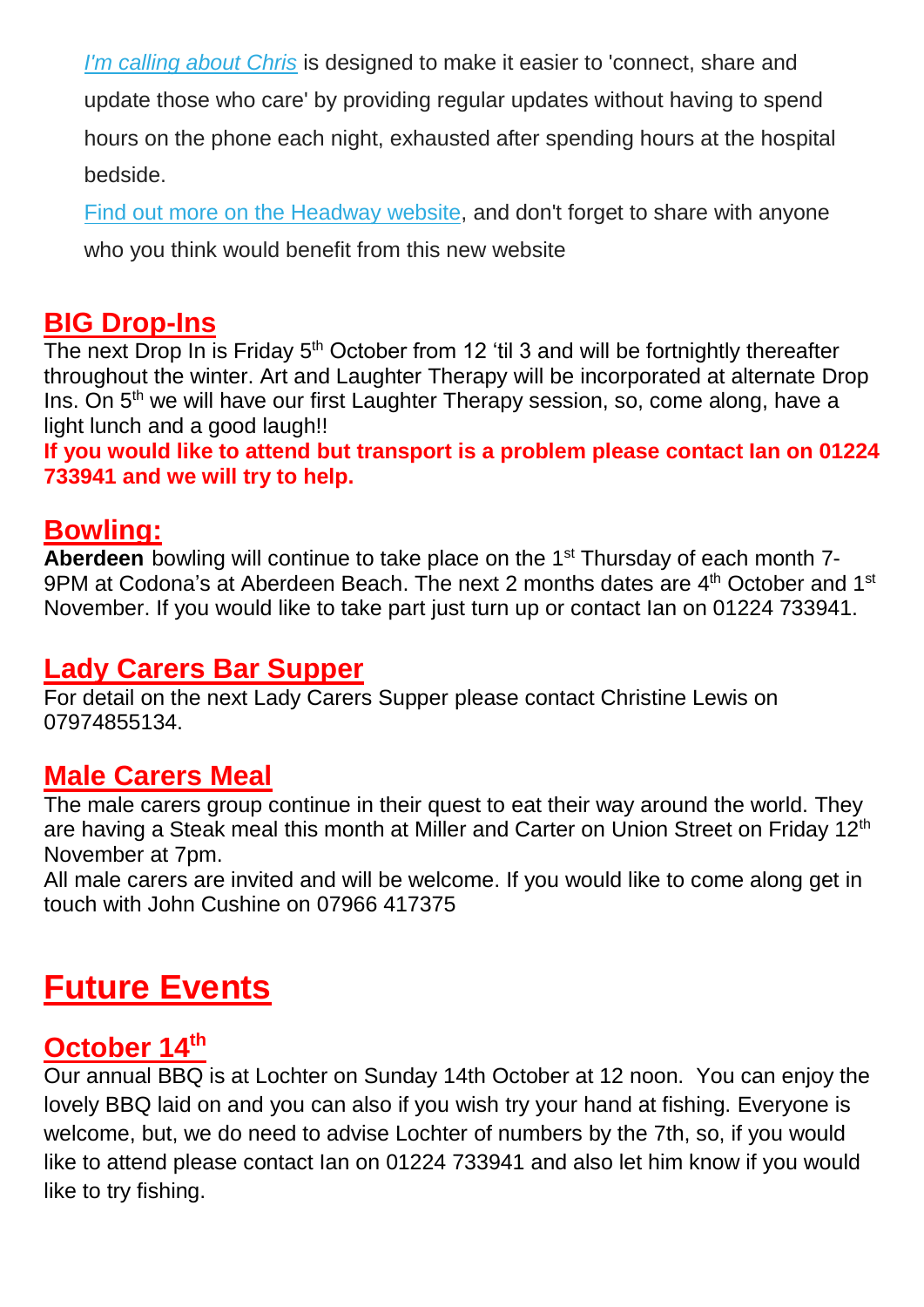## **October 17th**

## **Speaker – John Dargie Local Solicitor**

John spoke to us last year, giving a very informative and interesting talk on the subject of Powers of Attorney and Guardianship. This year he will widen his talk to cover the need for Wills and the use of Trusts to help ensure that you are aware of all the options open to you. John will also be glad to have an open Question and Answer session on any legal matters which may be concerning you.

### **October 20th**

#### **HMT trip to see "Evita"**

We still have some tickets available for "Evita" on 20<sup>th</sup> October @ 2.30. These will be allocated on a "First Come/First Served" basis. So, if you would like to come along please contact Jimmie on 07875 234891 as soon as possible! We will meet at HMT Box Office at 2 pm.

#### **November 18th**

## **Visit to Peterhead Prison Museum**

We are visiting the Museum for tour on Sunday 18<sup>th</sup> November. We will be meeting at the Museum @ 12.15 for our tour followed by a "Cuppie and Fine Piece".

Unfortunately the tour guide will not be available that day but headsets will be available and there are information boards throughout the Prison. The Prison is accessible for wheelchairs but not electric wheelchairs.

Sounds like a great day out.

As some of our tour will involve us going outdoors please make sure you are wearing suitably and warm clothing.

If you would like to come with us phone Ian on 01224 733941

## **November 21st**

### **Speaker Dr Alex Czepulkowski Topic – A Philosophy of Recovery**

Alex will be talking about his personal ABI experience and his road to recovery thereafter. This promises to be a truly inspirational evening. Come Along!! At Inchgarth Community Centre Wednesday 21<sup>st</sup> November at 7.30 p.m.

# **December 13th**

## **BIG Christmas "Shindig"**

Our annual Christmas event has now been confirmed.

| <b>Arrive at Bowling Reception</b> | 11.15 |
|------------------------------------|-------|
| Dodgem Grand Prix                  | 11.40 |
| 2 Course Christmas Meal            | 12.00 |
| Karaoke                            | 1.30  |
| <b>Bowling</b>                     | 2.30  |
|                                    |       |

Indoor Crazy Golf is also available if you wish.

To book your place for this highlight of the BIG year please contact Ian on 01224 733941